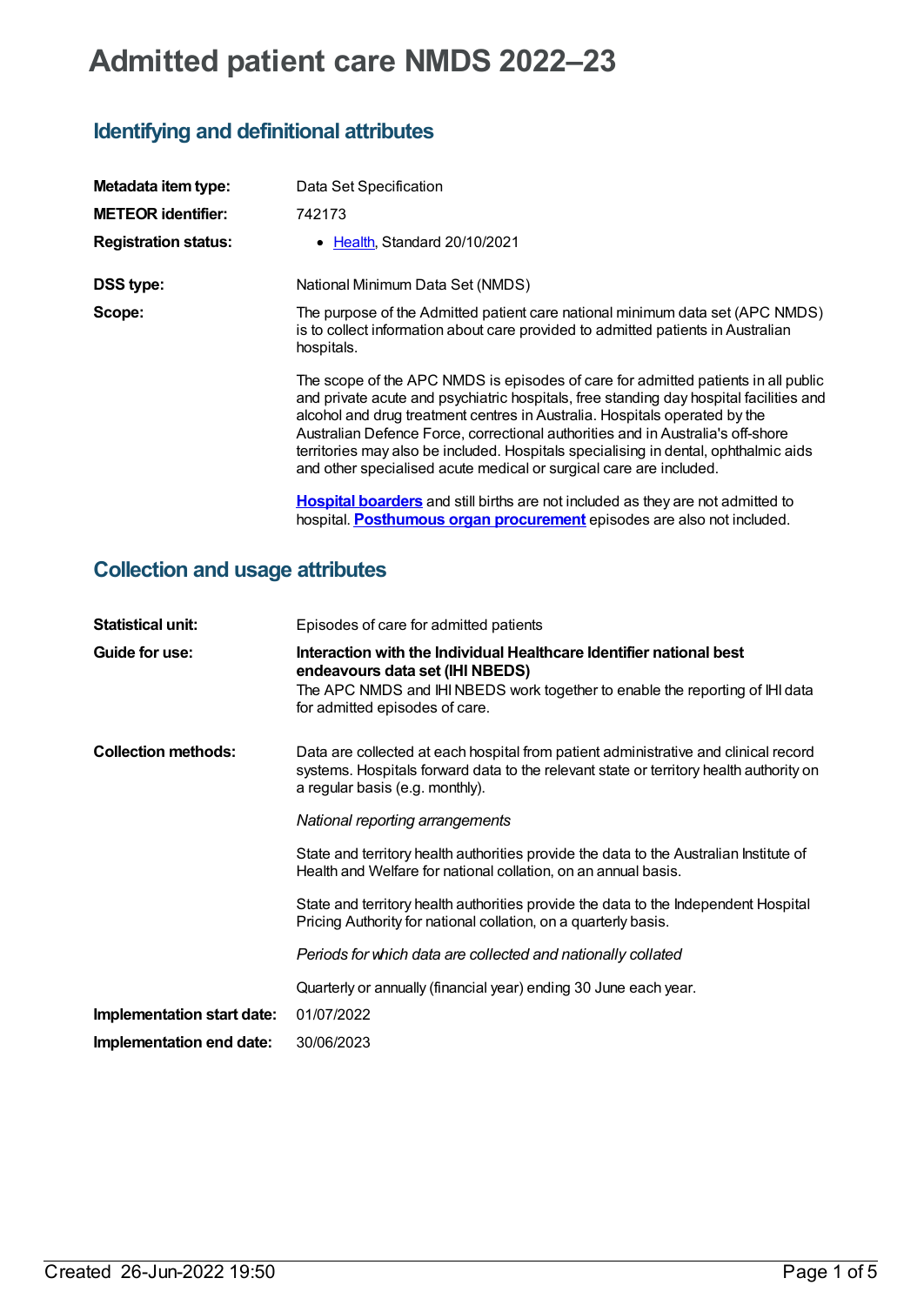| <b>Comments:</b>                       | Glossary items                                                                           |
|----------------------------------------|------------------------------------------------------------------------------------------|
|                                        | Glossary terms that are relevant to this National minimum data set are included<br>here. |
|                                        | <b>Admission</b>                                                                         |
|                                        | <b>Admitted patient stay</b>                                                             |
|                                        | <b>Clinical intervention</b>                                                             |
|                                        | <b>Clinical review</b>                                                                   |
|                                        | <b>Diagnosis</b>                                                                         |
|                                        | <b>Elective surgery</b>                                                                  |
|                                        | <b>Episode of acute care</b>                                                             |
|                                        | <b>Geographic indicator</b>                                                              |
|                                        | <b>Hospital boarder</b>                                                                  |
|                                        | <b>Hospital-in-the-home care</b>                                                         |
|                                        | <b>Intensive care unit</b>                                                               |
|                                        | <b>Live birth</b>                                                                        |
|                                        | <b>Neonate</b>                                                                           |
|                                        | <b>Newborn qualification status</b>                                                      |
|                                        | <b>Organ procurement - posthumous</b>                                                    |
|                                        | <b>Resident</b>                                                                          |
|                                        | <b>Residential mental health care service</b>                                            |
|                                        | <b>Same-day patient</b>                                                                  |
|                                        | <b>Separation</b>                                                                        |
| <b>Source and reference attributes</b> |                                                                                          |

**Submitting organisation:** Independent Hospital Pricing Authority

**Relational attributes**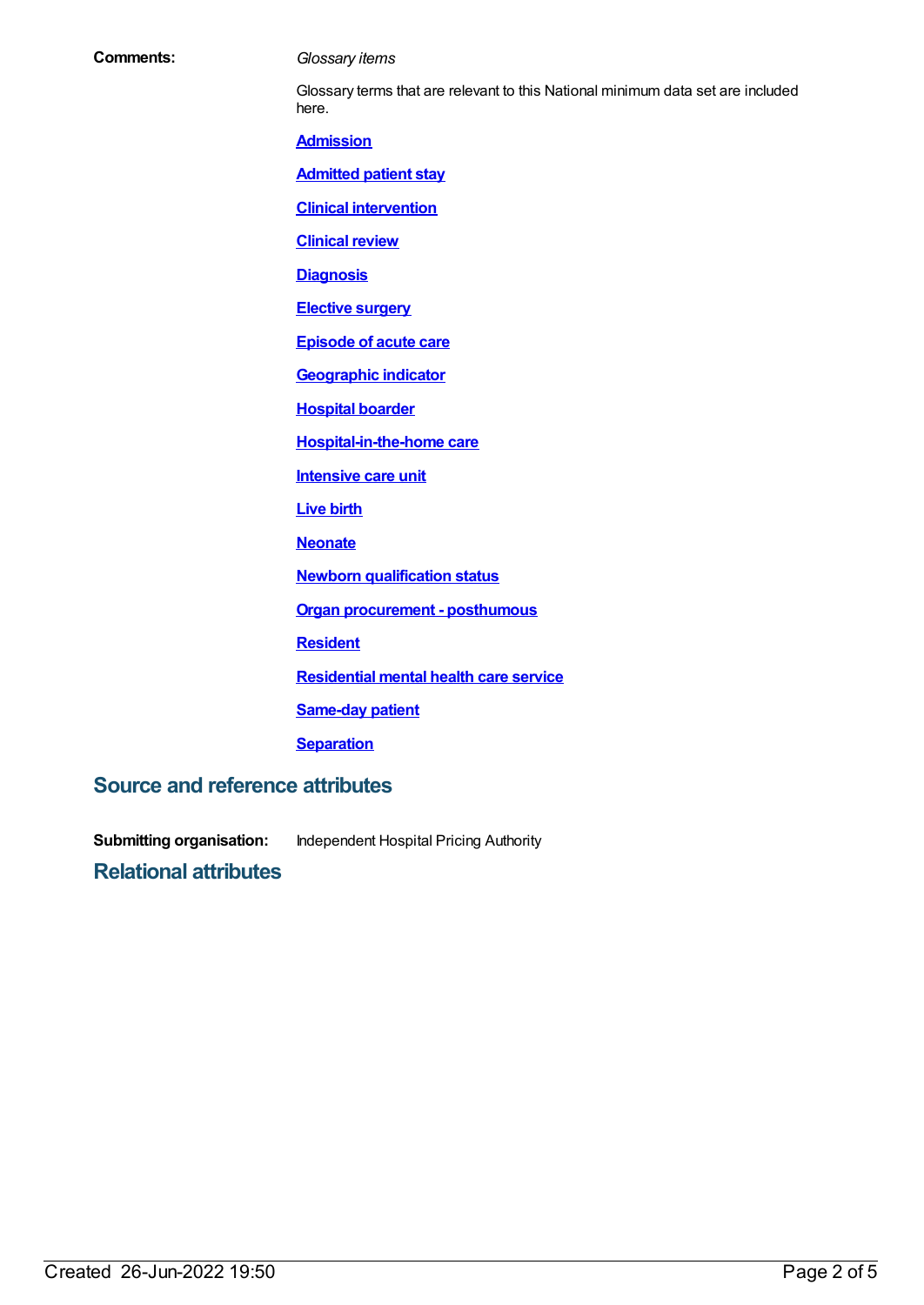| Related metadata<br>references:                             | See also <b>Activity based funding: Mental health care NBEDS 2022-23</b>                  |
|-------------------------------------------------------------|-------------------------------------------------------------------------------------------|
|                                                             | • Health, Standard 17/12/2021                                                             |
|                                                             | See also Admitted patient care NBEDS 2022-23                                              |
|                                                             | • Health, Standard 17/12/2021                                                             |
|                                                             | Supersedes Admitted patient care NMDS 2021-22                                             |
|                                                             | • Health, Superseded 20/10/2021                                                           |
|                                                             | See also Admitted subacute and non-acute hospital care NBEDS 2022-23                      |
|                                                             | • Health, Standard 20/10/2021                                                             |
|                                                             | See also <b>Emergency service care aggregate NBEDS 2022-23</b>                            |
|                                                             | • Health, Standard 20/10/2021                                                             |
|                                                             | See also <b>Emergency service care NBEDS 2022-23</b>                                      |
|                                                             | • Health, Standard 20/10/2021                                                             |
|                                                             | See also Individual Healthcare Identifier NBEDS 2022-23                                   |
|                                                             | • Health, Standard 20/10/2021                                                             |
|                                                             | See also Statistical Area Level 1 of usual residence NBEDS 2022-23                        |
|                                                             | • Health, Standard 20/10/2021                                                             |
| <b>Implementation in Data Set</b><br><b>Specifications:</b> | Admitted patient care NBEDS 2022-23Health, Standard 17/12/2021                            |
|                                                             | Implementation start date: 01/07/2022                                                     |
|                                                             | Implementation end date: 30/06/2023                                                       |
|                                                             |                                                                                           |
|                                                             | Admitted subacute and non-acute hospital care NBEDS 2022-23Health,<br>Standard 20/10/2021 |
|                                                             | Implementation start date: 01/07/2022                                                     |
|                                                             | Implementation end date: 30/06/2023                                                       |
|                                                             |                                                                                           |
|                                                             |                                                                                           |

## **Metadata items in this Data Set Specification** Show more detail

| Seq<br>No. | Metadata item                                                                                | <b>Obligation Max</b> | <b>OCCUIS</b> |
|------------|----------------------------------------------------------------------------------------------|-----------------------|---------------|
| -          | <b>Elective surgery waiting times cluster</b>                                                | Conditional 99        |               |
| -          | Address-Australian postcode, code (Postcode datafile) NNNN                                   | Mandatory             | -1            |
| -          | <b>Contracted hospital care—organisation identifier, NNX[X]NNNNN</b>                         | Mandatory             | -1            |
| -          | Episode of admitted patient care (mental health care)—referral destination, code N           | Conditional 1         |               |
| ۰          | Episode of admitted patient care (newborn)—number of qualified days, total<br><b>N[NNNN]</b> | Conditional 1         |               |
| ٠          | Episode of admitted patient care—admission date, DDMMYYYY                                    | Mandatory             | -1            |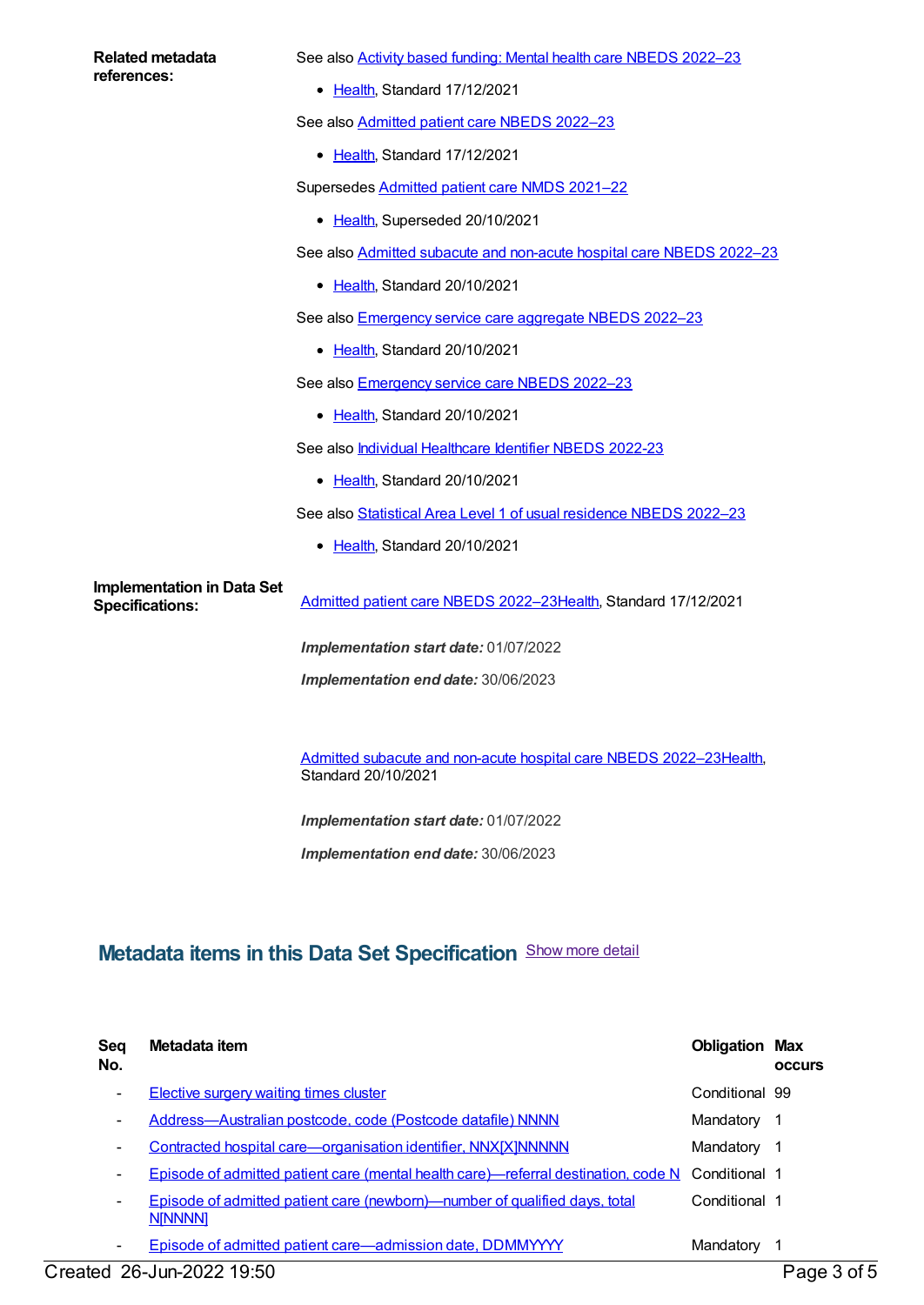|                          | Episode of admitted patient care—admission mode, code N                                             | Mandatory 1    |                          |
|--------------------------|-----------------------------------------------------------------------------------------------------|----------------|--------------------------|
|                          | Episode of admitted patient care—admission urgency status, code N                                   | Mandatory      | 1                        |
|                          | Episode of admitted patient care-condition onset flag, code N                                       | Mandatory 99   |                          |
| $\overline{\phantom{a}}$ | Episode of admitted patient care—duration of continuous ventilatory support, total<br>hours NNNNN   | Conditional 1  |                          |
|                          | Episode of admitted patient care—intended length of hospital stay, code N                           | Mandatory 1    |                          |
|                          | Episode of admitted patient care-intervention, code (ACHI 12th edn) NNNNN-NN                        | Conditional 99 |                          |
|                          | Episode of admitted patient care—length of stay in intensive care unit, total hours<br><b>NNNNN</b> | Conditional 1  |                          |
|                          | Episode of admitted patient care—number of days of hospital-in-the-home care,<br>total {N[NN]}      | Mandatory 1    |                          |
|                          | Episode of admitted patient care—number of leave days, total N[NN]                                  | Mandatory      | -1                       |
|                          | Episode of admitted patient care—patient election status, code N                                    | Mandatory 1    |                          |
| ٠                        | Episode of admitted patient care—referral source, public psychiatric hospital code<br><b>NN</b>     | Conditional 1  |                          |
|                          | Episode of admitted patient care-separation date, DDMMYYYY                                          | Mandatory      | $\overline{1}$           |
| $\overline{a}$           | Episode of admitted patient care-separation mode, code NN                                           | Mandatory      | $\overline{1}$           |
|                          | Episode of care—additional diagnosis, code (ICD-10-AM 12th edn) ANN{.N[N]}                          | Conditional 99 |                          |
| -                        | Episode of care-inter-hospital contracted patient status, code N                                    | Mandatory      | $\overline{1}$           |
|                          | Episode of care—mental health legal status, code N                                                  | Mandatory 1    |                          |
|                          | Episode of care—number of psychiatric care days, total N[NNNN]                                      | Mandatory      | $\overline{\phantom{1}}$ |
|                          | Episode of care-principal diagnosis, code (ICD-10-AM 12th edn) ANN{.N[N]}                           | Mandatory      | $\overline{1}$           |
| ٠                        | Episode of care—source of funding, patient funding source code NN                                   | Mandatory      | $\overline{1}$           |
| ٠                        | Establishment-Australian state/territory identifier, code N                                         | Mandatory      | -1                       |
|                          | Establishment-geographic remoteness, admitted patient care remoteness<br>classification (ASGS-RA) N | Mandatory      | -1                       |
|                          | Establishment-organisation identifier (state/territory), NNNNN                                      | Mandatory      | $\overline{1}$           |
|                          | Establishment-region identifier, X[X]                                                               | Mandatory      | $\overline{1}$           |
|                          | Establishment-sector, code N                                                                        | Mandatory      | $\overline{1}$           |
|                          | Hospital service-care type, code N[N]                                                               | Mandatory 1    |                          |
|                          | Injury event-activity type, code (ICD-10-AM 12th edn) ANN{.N[N]}                                    | Conditional 99 |                          |
|                          | Injury event-external cause, code (ICD-10-AM 12th edn) ANN{.N[N]}                                   | Conditional 99 |                          |
|                          | Injury event-place of occurrence, code (ICD-10-AM 12th edn) ANN{.N[N]}                              | Conditional 99 |                          |
| -                        | Patient-hospital insurance status, code N                                                           | Mandatory 1    |                          |
| -                        | Patient-previous specialised treatment, code N                                                      | Conditional 1  |                          |
|                          | Person-accommodation type (prior to admission), code N                                              | Conditional 1  |                          |
|                          | Person-accommodation type (usual), code N[N]                                                        | Conditional 1  |                          |
|                          | Person-area of usual residence, statistical area level 2 (SA2) code (ASGS<br>Edition 3) N(9)        | Mandatory 1    |                          |
|                          | Person-country of birth, code (SACC 2016) NNNN                                                      | Mandatory 1    |                          |
|                          | Person-date of birth, DDMMYYYY                                                                      | Mandatory      | - 1                      |
|                          | Person-eligibility status, Medicare code N                                                          | Mandatory 1    |                          |
|                          | Person-gender, code X                                                                               | Conditional 1  |                          |
| -                        | Person-Indigenous status, code N                                                                    | Mandatory 1    |                          |
|                          | Person-labour force status, acute hospital and private psychiatric hospital<br>admission code N     | Conditional 1  |                          |
| ٠                        | Person-labour force status, public psychiatric hospital admission code N                            | Conditional 1  |                          |